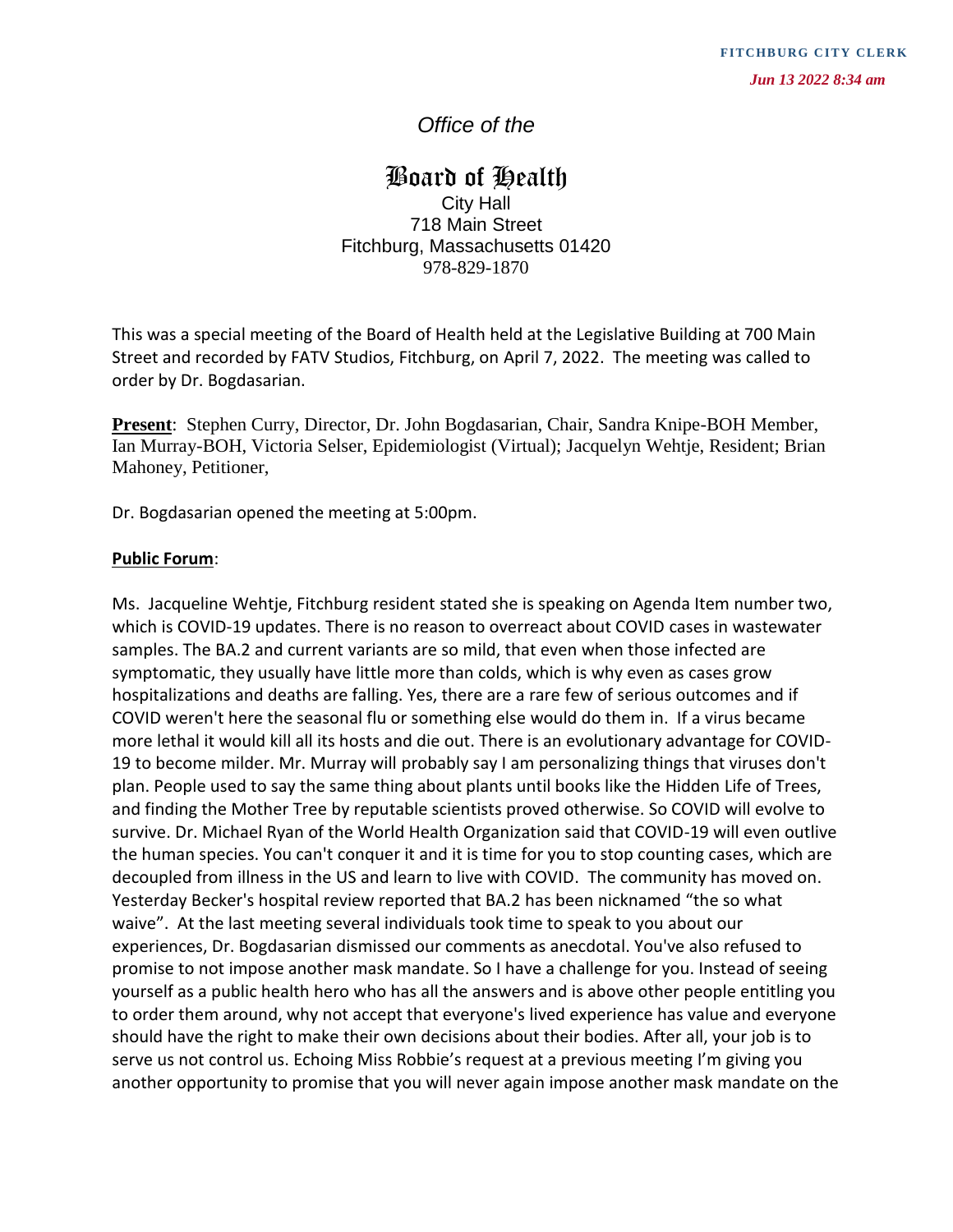people of Fitchburg. We've seen with the recent large COVID outbreak in Hong Kong, where everyone wore masks that masks don't work. It's time to give up the fantasy that they do.

Dr. Bogdasarian stated he could not make a promise the Board of Health would never impose another mask mandate as no one can predict what the future will bring.

## **COVID-19 Updates, Victoria Selser, Epidemiologist, (Virtual)**

**Wastewater COVID testing results discussion**: Victoria Selser, stated she is the Epidemiologist for the Montachusett Public Health Network, which includes the city of Fitchburg with a very brief update on our COVID-19 cases and related matters in the city of Fitchburg.

The first one is related to our Wastewater Surveillance. We now have COVID-19 Wastewater Surveillance in place in the City of Fitchburg. The first sampling date for that Wastewater Surveillance was March 22, and the sampling cadence so the number of times that samples will be taken each week is four times until April 22, following that April 22 date the sampling cadence will decrease to three times a week. This is a new tool that we have in the City of Fitchburg.

Ms. Selser stated that this is something that we previously didn't have before and because of that she can't make any interpretations as to what the data that we are receiving means just yet. It is too early and we don't have enough data points and we can't do trend identification with the information that we are getting from our wastewater surveillance this early in the stage.

Ms. Selser stated the Wastewater Surveillance is funded by the Massachusetts Department of Public Health and that the sampling site is the East Fitchburg Wastewater Treatment Plant.

Ms. Selser also stated in regards to the Wastewater Surveillance, they are working on making a dashboard that will be available to the public. If anyone is interested you can go on the City of Fitchburg website and look at the wastewater data there.

## **Active Cases and other related reporting**:

Ms. Selser stated from March 28 to April 3 there were 40 in the City of Fitchburg which represents a 48% increase from the previous week. Cases are trending up and it's too early to predict what the trend will continue to look like. The week of April 3 to April 7 there are 21 cases in the City. We have currently 59 active cases of COVID-19 in the City of Fitchburg and a 2.2% positivity rate as of yesterday, April 6.

Ms. Selser stated there are two patients in Health Alliance Hospital with COVID-19 both of which are in the ICU as well as two patients in Heywood Hospital with COVID and not in ICU.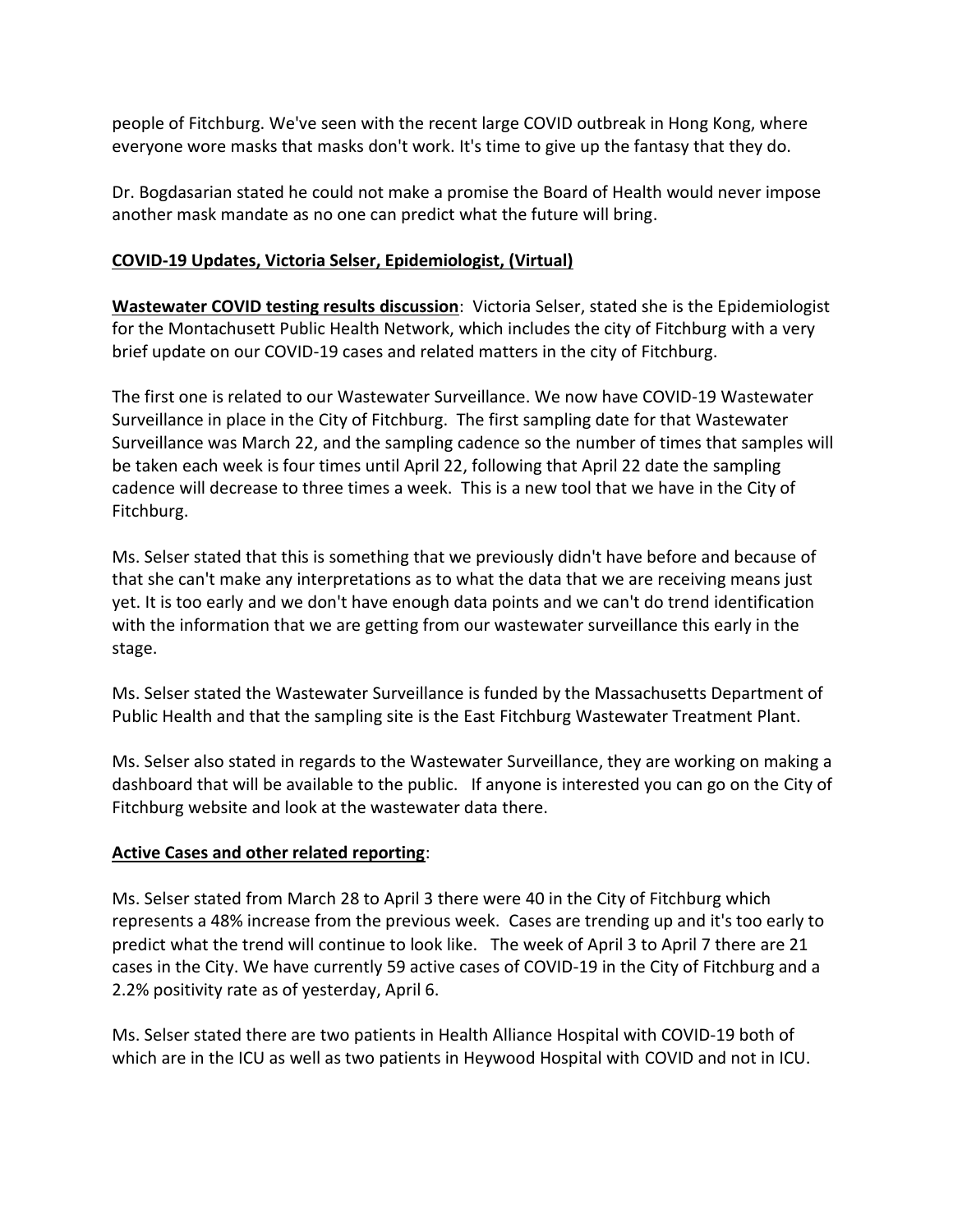Dr. Bogdasarian asked if Ms. Selser knows the ages of the patients that are hospitalized.

Ms. Selser does not know the ages.

Dr. Bogdasarian asked if the patients are in ICU are they on ventilators and what their particular problem is.

Ms. Selser stated she doesn't know the status of their conditions.

#### **Meeting Minutes:**

Ms. Knipe made a motion to approve the meeting minutes of March 3, 2022. Motion was 2<sup>nd</sup> by Mr. Murray. All were in favor, motion carries.

Ms. Knipe made a motion to approve the meeting minutes of March 17, 2022 as amended. Motion was 2<sup>nd</sup> by Mr. Murray. All were in favor, motion carries.

Variance Requests:

855 John Fitch Highway – to replace an existing tub with a walk-in shower.

Mr. Curry stated the contractor for this property is looking for a variance from the Board of Health, the Plumbing Board and the Building Department to convert a 2" inch drain which would cause extensive work and hardship to the customer. They are seeking a variance of the plumbing code which requires a notice to the BOH that the installation of a 7" inch threshold pan and a 2.5 gallons per minute showerhead to avoid the use of extensive work changing a drain to a 4" inch drain.

Dr. Bogdasarian made a motion to approve the installation of a 7" inch threshold pan in this walk in shower with no more than a 2.5 gallon per minute showerhead in compliance with variance guidelines and a follow up to the Board that the system functions as proposed.

Motion was 2<sup>nd</sup> by Ms. Knipe. All were in favor, motion carries.

#### **Request for Hearing**:

• Brian Mahoney, 8 Taft St, Apt #1 – Heating complaint

Mr. Curry stated the property owner if Fitchburg Investment, LLC and representing the LLC is Mr. Felicio Lana who is here virtual this evening.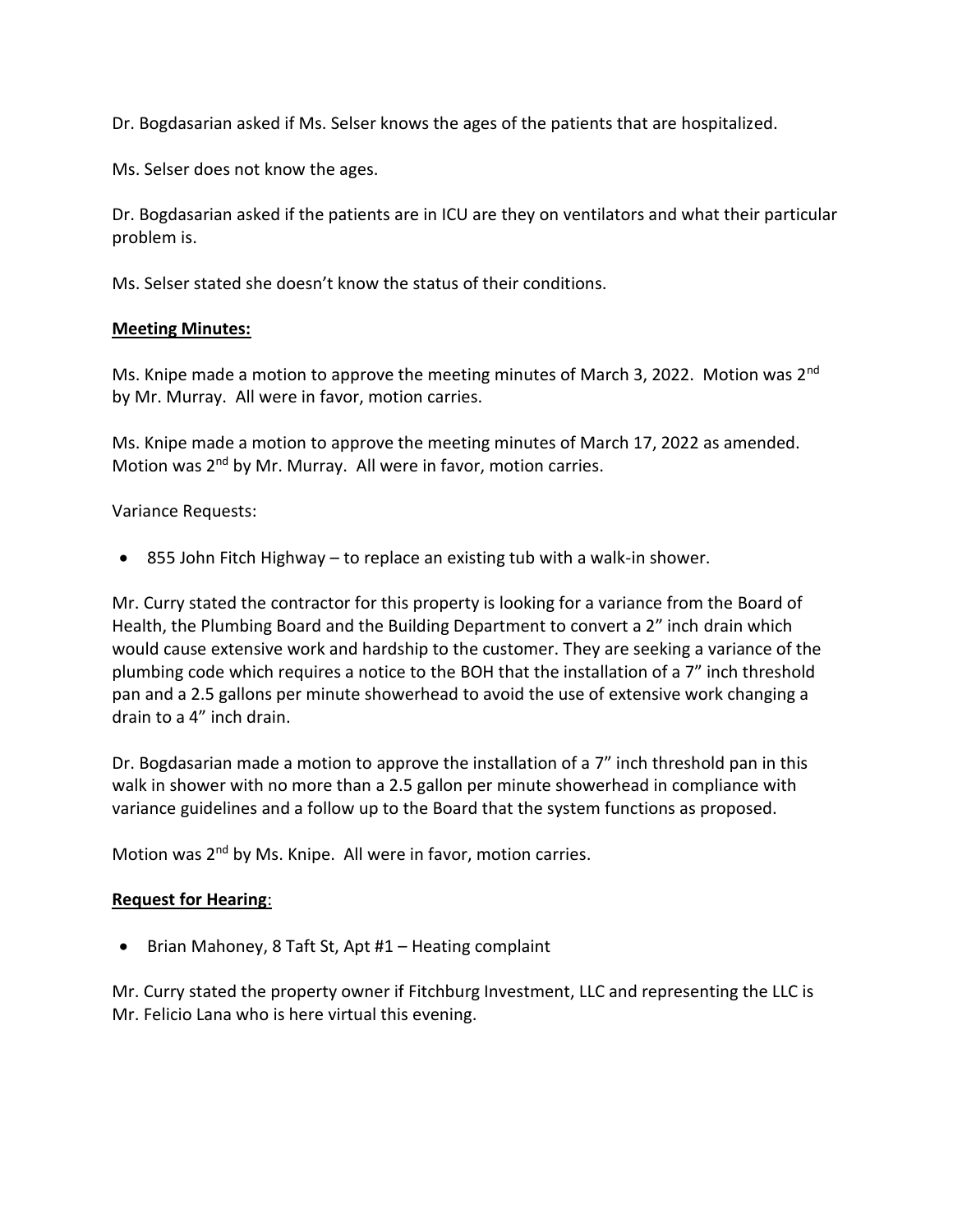Dr. Bogdasarian stated a Hearing request of an occupant of 8 Taft St., Brian Mahoney.

Dr. Bogdasarian declared the hearing open at 5:32pm.

Dr. Bogdasarian recited the Hearing Procedure Process.

## **Petitioner Brian Mahoney**

Mr. Mahoney stated he prepared a timeline of the events since the time he moved into his apartment. He has been living there for 14 months. Mr. Mahoney contacted Mass Save Energy Program for information on recommendations on heat and insulation for all 6 units in his building which he emailed to Northeast Property, Fitchburg Investments.

Mr. Mahoney stated he would like to enter for the record (Exhibit 1) an email that was sent to Gillian Parker, the leasing agent a complete list of at the time all the issues that Mr. Mahoney had discovered since moving in. Approximately half of those issues have been rectified at this time.

Mr. Mahoney moved in February 1, 2021. Prior to signing his lease he did tour the apartment a couple of different times and the unit appeared to be in good condition. Upon moving in, it was plainly evident the first day the heat was not sufficient enough, particularly moving in in February when weather in New England quite chilly.

Moved in February 1, 2021, made thirty five calls to Northeast Properties Office related to heat issues and/or structural issues in the apartment.

Mr. Mahoney presented a Timeline of work order and Health Citations:

- Gaping hole where the dryer vent is located. Northeast notified February 2021.
- Took 3 separate occasions by Northeast maintenance to repair and make is safe and useable for dryer. Completed near end of March 2021.
- Never addressed drafts in bathroom, living room, or either bedroom
- Fitchburg Health Department Citation issued on April 27, 2021. Corrective deadline date was May 7, 2021. Issue not corrected until September 22, 2021, with the replacement and installation of new baseboard heaters.
- Fitchburg Health Department Citation issued on December 14, 2021 for a draft in the bathroom. They put a caulk on the floor but never addressed the draft.
- Fitchburg Health Department citation issued on January 28, 2022 for insufficient heat in front bedroom and a frozen drain in the bathroom.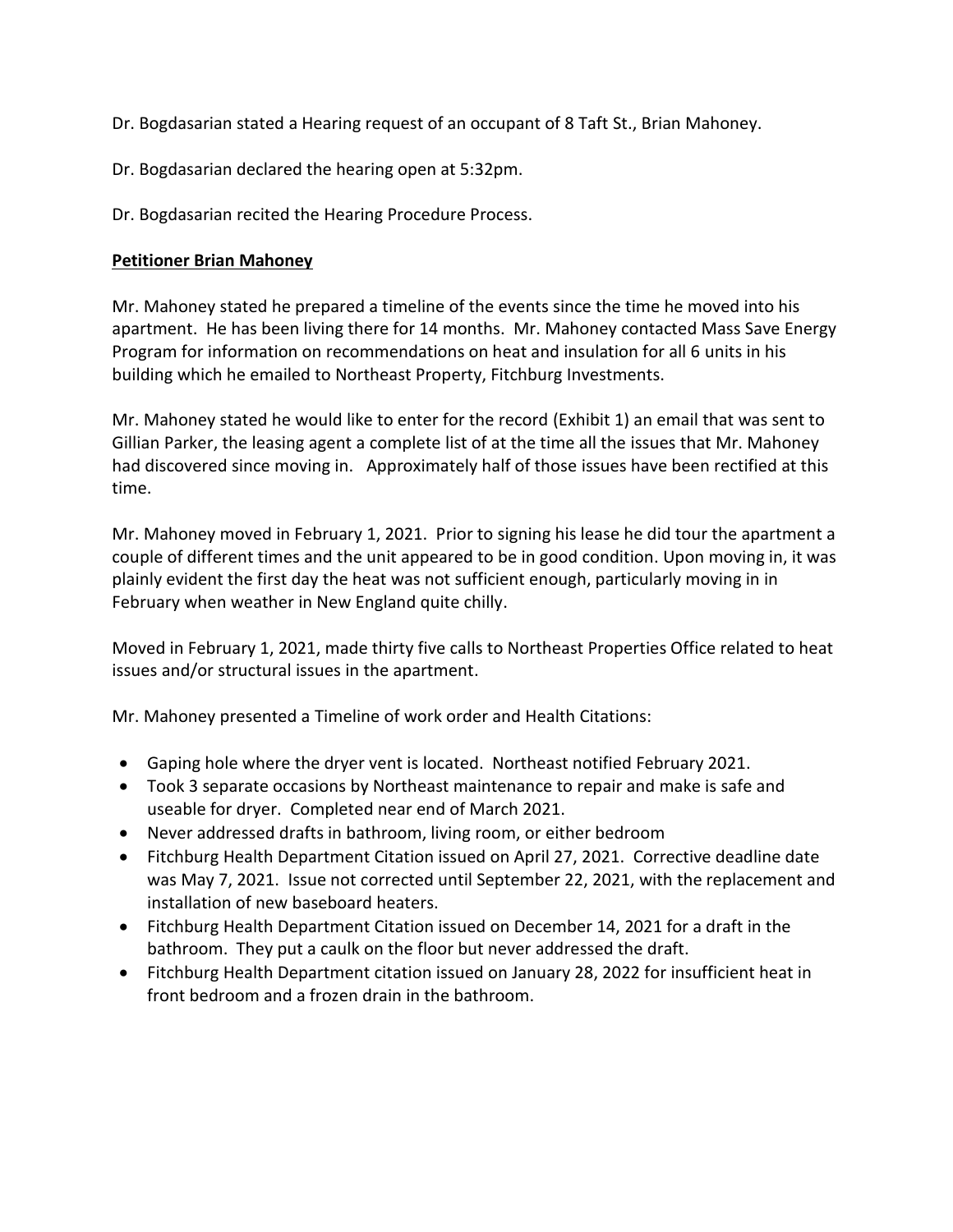#### **Failure to address systemic heat issues:**

- Since moving into the unit, Mr. Mahoney made Northeast aware of prevalent systemic issues regarding heating the unit
- April 2021, proved property manager with contact info for Rise Energy Program for free heat assessments
- Made Northeast Properties aware of window drafts in bathroom, bedrooms & living rooms. No efforts made to correct. Drafts from bathroom closet and the small bedroom reported but never rectified.
- After Health Dept. citation issued in April 2021, Mr. Lana stated to Inspector Dulmaine that not only would Northeast install new heaters in the unit but they would also replace old, damaged and moldy insulation in the basement to act as an added layer from cold air leaking through the floor. Inspector Dulmaine reported this information to Mr. Mahoney in May, 2021
- Followed up with Inspector Dulmaine in August 2021 and asked why no work had been done. He was very surprised and stated he thought it had been done weeks ago. The heaters were not installed until September 2021 and the insulation was never done

#### **Facts:**

- Building is over 100 years old
- Building will continue to develop structural and mechanical issues in need of attention
- Low and moderate priced housing must have adequate heat source per the Mass Sanitary Code 105 CMR 410.200 and 410.201
- Property owner must bewitching regulatory compliance between September 15<sup>th</sup> and June 15<sup>th</sup> of every year. This is determined to be the heating season in Massachusetts

## **Expectations:**

- Property owner to present reasonable fixes to help offset the most pressing issues.
- These fixes would provide tenants with reasonably comfortable living environment.
- Property owner to respond in a timely manner

Mr. Mahoney completed his presentation.

Mr. Lana stated Northeast performs a move inspection any time someone moves into any unit and the inspections are signed by every tenant. This building has been there for a very long time. Since purchasing the property we've added more efficient heating equipment.

Mr. Lana stated Mr. Mahoney must have observed the temperature of the apartment at the time of showing seeing it was in February which is a very cold month. This is a two bedroom apartments with bay windows as well as 14 foot ceilings. The living room has two sources of a heating system. We tell every tenant in Fitchburg & Gardner area to utilize the gas source of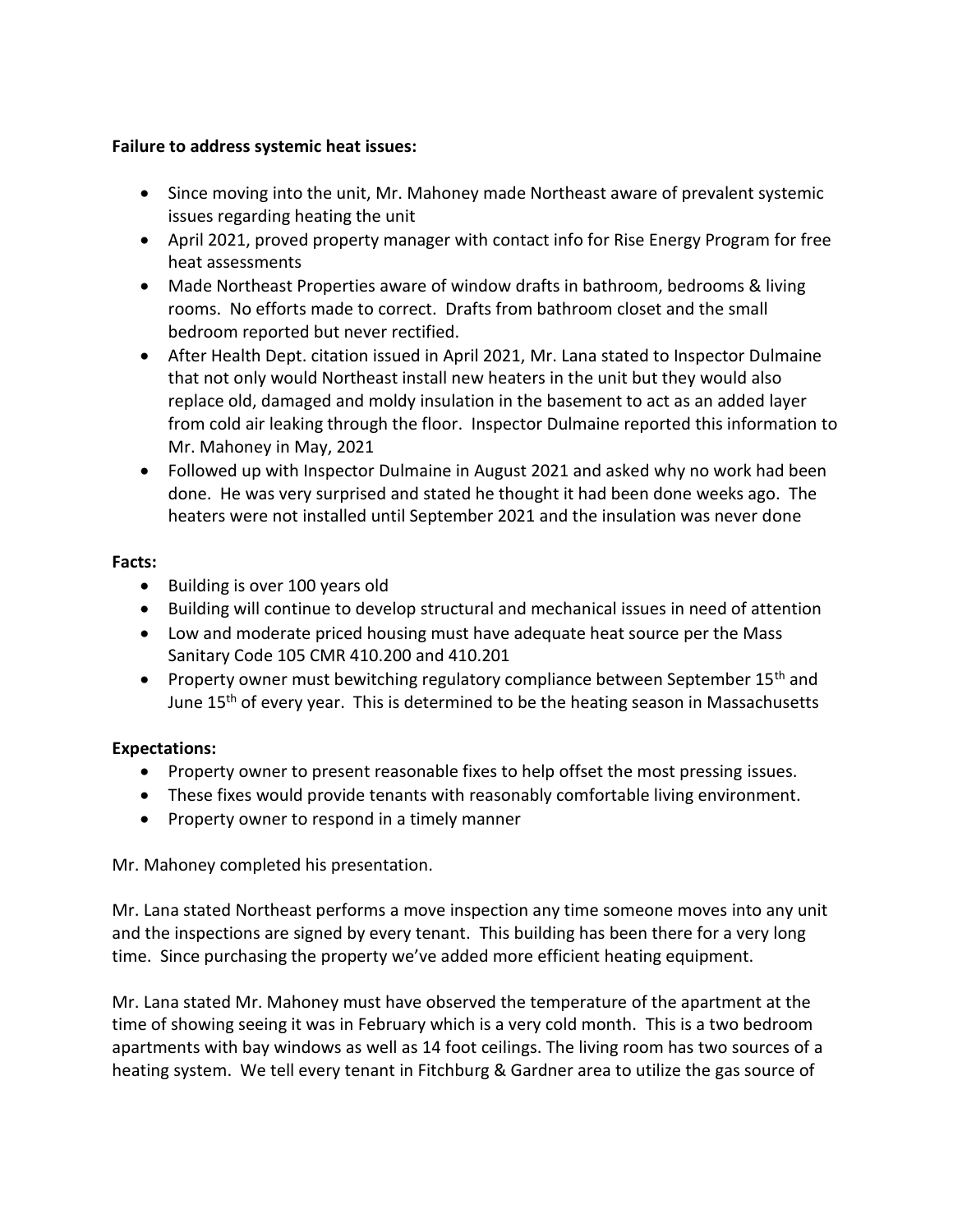heating and then utilize the electric heating system that is also provided in each bedroom or each room.

Mr. Lana stated he has never seen water freeze in a bathtub and how can it freeze without the pipes freezing. Mr. Lana said he never received a complaint about frozen pipes.

Mr. Curry stated on January 31, Mr. Dulmaine wrote a report from the January 27 report that the bathroom registered at 38 degrees. Mr. Lana is not questioning the temperature in the bathroom. If the heat was turned on at all the tub would not have frozen.

Mr. Lana stated this is a 14 by 16 wide Kitchen that which has a 35,000 BTU's which is sufficient enough to heat an 1800 square foot apartment open area. If you leave the doors to all the areas that you have an electric heater on and you do not want to use because of the expense of the electricity, which that was translated to me and on my emails to our office that you (Mr. Mahoney) will not turn the heat on high due to the fact of the cost of electricity. This apartment is 680 square feet.

Mr. Curry stated Inspector Dulmaine's January 17 report he cites a draft coming from the basement in January and as of April, this issue is still not corrected. Inspector Dulmaine stated that was coming from the bathroom closet. Insp. Dulmaine said Mr. Lana did call and say that they did put down insulation. Inspector Dulmaine has not re-inspected that violation.

Mr. Lana continued to discuss all the work being done to the unit including a new gas heater in the kitchen and new baseboard heating in numerous areas of the unit.

After lengthy discussion Ms. Knipe made a motion for Inspector Dulmaine to go out to the property and do another assessment and report back to the Board of his findings within the next couple of weeks.

Ms. Knipe revised the motion that Inspector Dulmaine will go out to the property on Wednesday, April 13, 2022 at 9:00am.

Mr. Curry stated the Board is sustaining the orders, currently in place and issued by Inspector Dulmaine.

Motion was  $2<sup>nd</sup>$  by Dr. Bogdasarian. All were in favor, motion carries.

Dr. Bogdasarian closed the hearing at 7:30pm.

Mr. Murray made a motion to adjourn. Motion was  $2^{nd}$  by Ms. Knipe. All were in favor, motion carries.

Next meeting is scheduled for Thursday, May 19, 2022